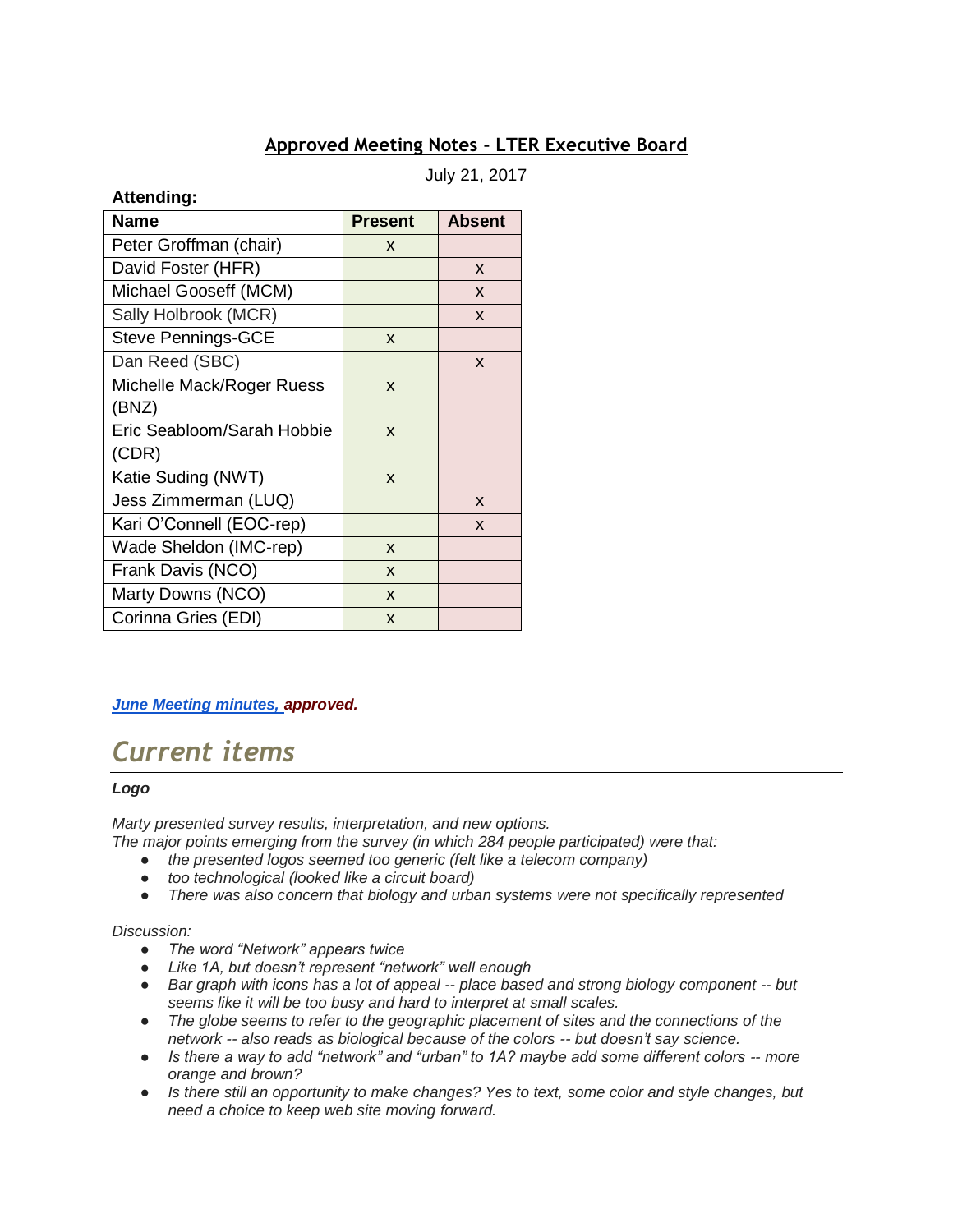● *Any objections to moving forward with 1A?*



## **LTER Network**

- ● *Will request an orange-yellow layer at the top and text to be styled at right instead of below.*
- *Approved.*

*1A with text like 3, yellow-orange bar at top.*

#### *Potential for LTER/NEON collaboration*

Following up on a series of LTER-NEON workshops funded by NSF, Henry Gholz (now working with NEON) suggested that LTER should consider formalizing its relationship with NEON, possibly with a formal Memorandum of Understanding. Is this something the Executive Board thinks we should pursue? What synergies could it help realize?

- Could we use each other's sampling? NEON and Ameriflux, for example now have a formal data sharing agreement.
- We've been working to clarify that NEON and LTER are different and both are important. Maybe a formal MOU would help with that.
- It could be useful, but personnel turnover has been a challenge whenever we've tried to make these kinds of arrangements in the past, especially at the national level. However, maybe a formal agreement would help to support institutional memory.
- Could we develop some mechanism for showing that we are often working at the same sites.
- Need to include the information managers with the scientists. If we had a synthesis project with NEON and LTER data that would serve as a testbed for discoverability -- it would go a long way toward helping resolve some of the inconsistencies.
- There are lots of specific items that we might want to coordinate on (NEON planes, for example. Nobody really knows how they are tasked or how to request them).
- Should it be one big MOU or several smaller ones?
- Training opportunities is another area.
- Has anyone connected with NSF program officers on this? At the Science Council Meeting, Paula Mabee was responsive to the idea of an RCN. NSF seems to have increased interest in the synergies between networks. How they are different; how are they the same, what are the opportunities?
- LTER sites have historically been undercapitalized. NEON is infrastructure. Maybe formalizing the relationships can help alleviate some of our infrastructure needs (or highlight them?)

#### *ASM content planning/committees*

A supplement has been submitted for Asilomar. No formal response yet, but we should start planning.

*Need to identify a Program Committee (or committees); Important elements to consider:* 

- *Science talks*
- *Workshops*
- *Cross cutting themes*
- *Plenary Speakers*
- *Fun*

#### *What about themes?*

- *Last ASM before the 40 year review*
- *Collaboration with NEON? Possible theme -- a new era of network science synthesis.*
- *Some fun elements: Who has the longest data set? What's your Keeling curve?*
- *Synthesis Working groups -- next steps?*